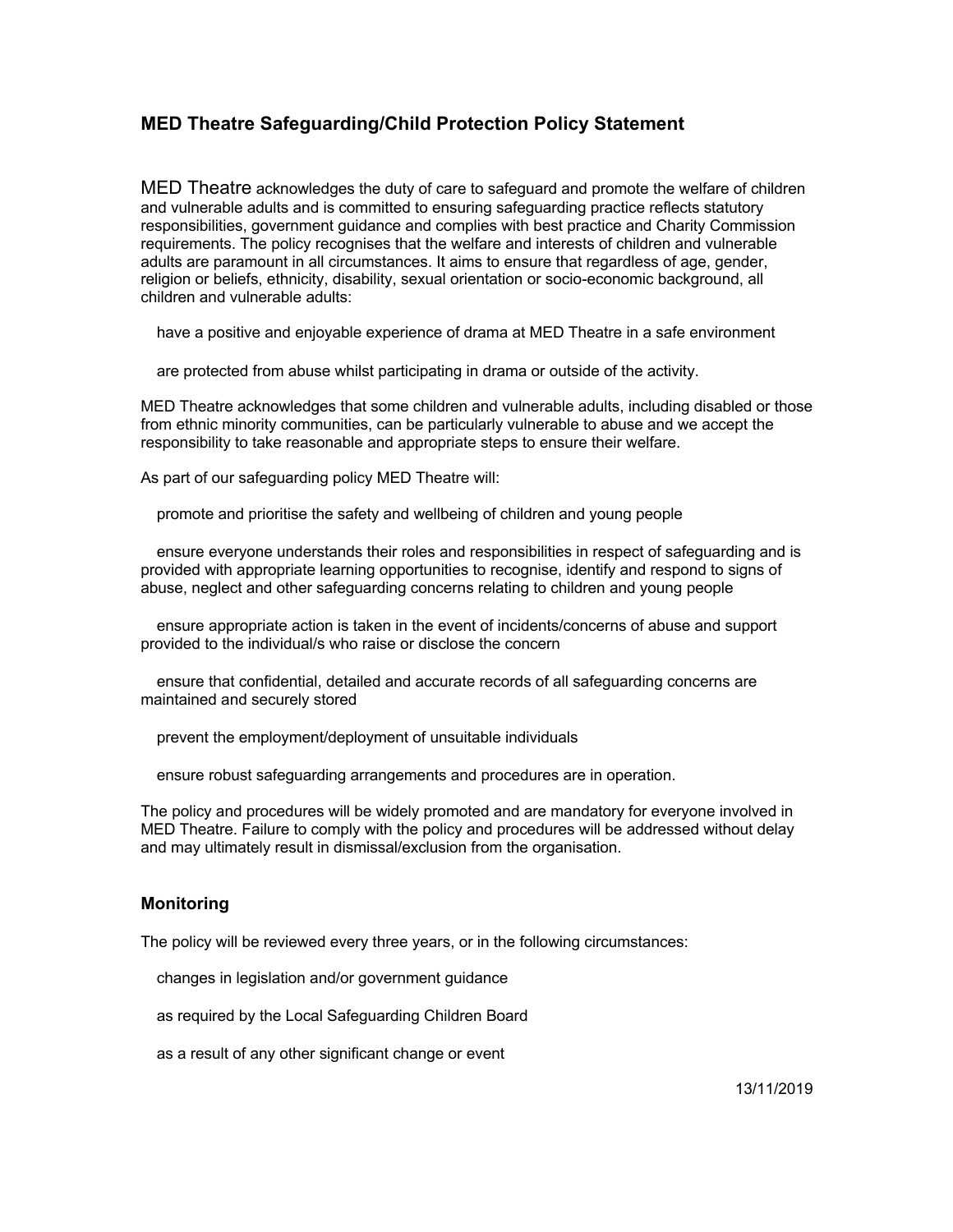# **MED THEATRE**

# **SAFEGUARDING POLICY FOR ONLINE WORK**

## **Contents**

- **1. Introduction**
- **2. Safeguarding Policies and Procedures for Virtual Meetings**
- **3. Responding to Disclosure received online or via mobile phone**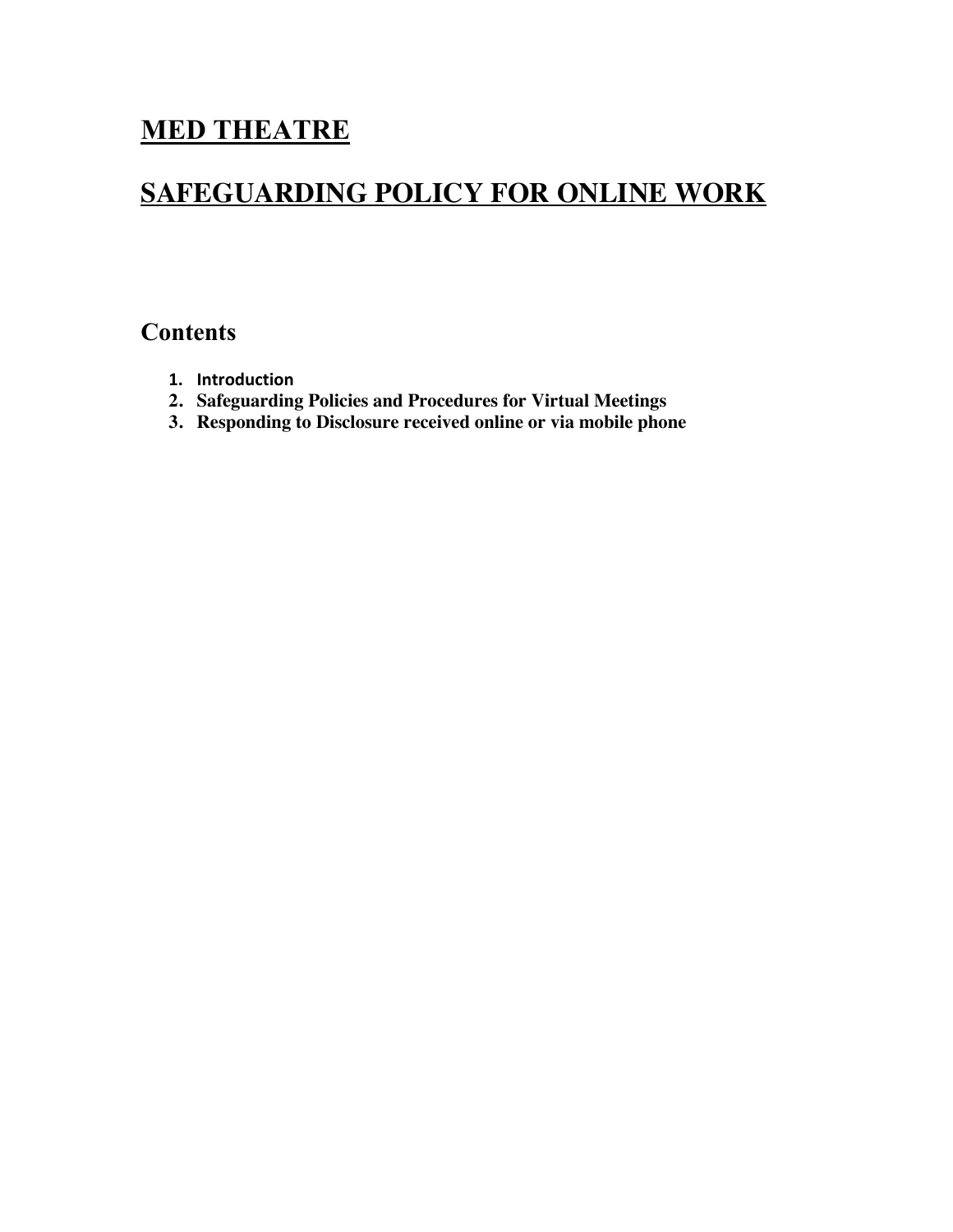## **1.Introduction**

This policy is in addition to MED Theatre's current Child Protection and Safeguarding Policy, and has been prepared in response to changes in practice due to social isolation during the Covid-19 emergency which began in Britain in March 2020. This policy has a specific focus on MED Theatre's use of the Zoom platform as all other platforms that the company are using were already in regular use before the changes in practice (eg. Facebook, Instagram, WhatsApp, etc).

## **2.Safeguarding Policies and Procedures for Virtual Meetings**

● It is MED Theatre's responsibility to inform parents / guardians of under 18s of the risks involved with using any new online platforms. The parent / guardian needs to give permission for their child to take part in activities on these platforms. A guide of the wording to send to parents / guardians in advance of using Zoom is as follows:

*For this (these) online session(s) we will be using the Zoom platform. There have been a number of reports in the press where inappropriate material has appeared out of the blue in the middle of Zoom meetings, and concerns have been expressed about Zoom's security generally. Having taken advice from various external organisations and individuals, we believe that Zoom has addressed many of these issues with heightened security measures. We also find that it is the most user-friendly online platform for our work. We want to make sure in the light of the above information that you are happy to use it with us. We will assume that if you click on the link to join the online session that you are giving your consent for your child to use Zoom.*

This guide would also apply in the case of any other digital platform we had not been using previously and about which we were aware of security concerns, but still needed to employ for whatever reason.

● A minimum of two responsible adults in young people's virtual sessions at any one time

● Remind participants not to record or take photos of anything without the other participants' consent

● If someone else is visible/audible in the background on someone's screen ask the participant make sure that person is aware that the virtual meeting is taking place, in case they don't wish to be seen/heard

● Record and action safeguarding concerns in the same way as face to face contact; be transparent with the young people about this

• Lock and password-protect meetings